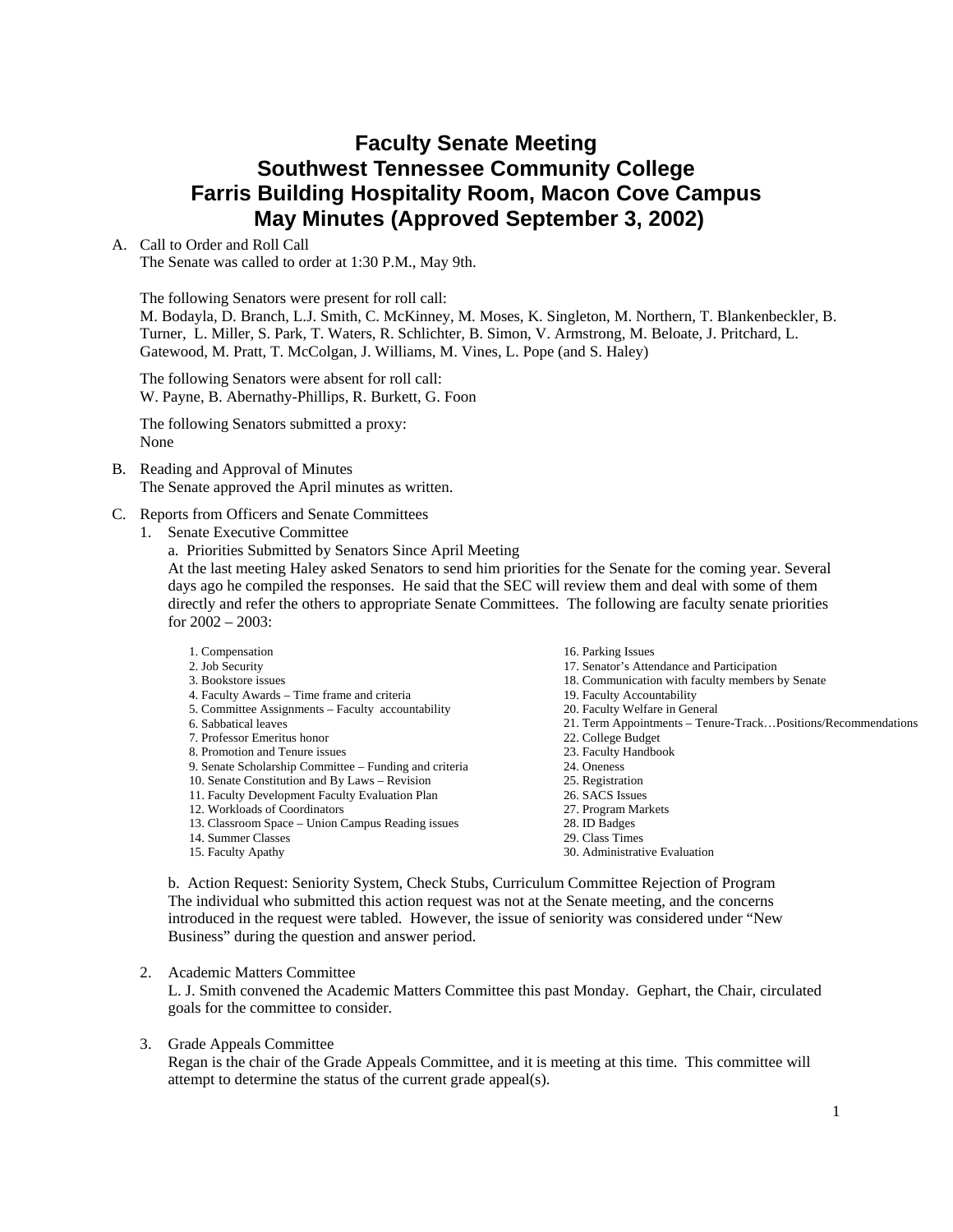#### 4. Faculty Handbook Committee

Haley noted that the Faculty Handbook Committee must complete its business by August  $1<sup>st</sup>$ . However, there have been two recent resignations. These have been replaced with M. Hurrah, who has agreed to serve as the chair, and with T. Harris, who as an experienced Handbook Committee member, will assist her. Haley promised to keep the Senate informed about any further developments concerning this committee.

5. Faculty Development and Evaluation Committee

a. Minigrant Selections: update

Haley said there is still money remaining in the TBR Operational Fund for minigrants, but this money will be lost after July 1. He reminded Senators that he has posted this as an announcement at the Senate web site, and he encouraged everyone to let the faculty know about the availability of the money and the time constraints.

#### a. Status of Faculty Evaluation: update

In April, departments were asked to decide on minimum-maximum weights for these five roles: teaching, advising, service, scholarly and professional activities, and administrative duties. Pratt, a member of the committee, said that the committee met this past Tuesday to consider the departmental responses in order to arrive at a general overview. Pratt said that more information would be available by this fall. There was "off-the-record" discussion concerning potential faculty reaction to this evaluation once it has been completed. (At least one, perhaps two, departments failed to submit weights.)

6. Faculty Welfare Committee

a. Administrative Evaluation: update

The Faculty Welfare Committee met this morning and was charged with "looking over" the administrative evaluation that was used for a time at STCC. Using this as a basis, the committee will develop a similar evaluation for possible use at STCC.

7. (ad hoc) Senate Scholarship Committee

The Senate Scholarship Committee will be appointed as needed. Haley reported that he has no information about the availability of funds or how these scholarships will be funded. He said that he would continue this business at the next meeting. L.J. Smith encouraged the Senate to retain this committee. (Also, see D. 5 of these minutes.)

8. Election Committee: no business The Election Committee will be appointed from among the first-year Senators for the divisional elections in the spring.

The following are College Standing Committees with specific Senate Relationships:

- 9. Curriculum Committee Clark McKinney is the Senate liaison to the Curriculum Committee, and he will attend a committee retreat on May  $10^{\text{th}}$ .
- 10. Promotion and Tenure Committee: no business
- 11. Readmission Appeals Committee

Germain is the Chair of the Readmission Appeals committee, and it is meeting at this time. Last year the committee submitted a list of recommendations to the administration that apparently were not acted upon. Haley is attempting to determine the status of those recommendations. Dr. Miller has promised to check on this matter.

#### D. Unfinished Business

1. "Grievance Procedure for Students" Recommendations: Senate ad hoc committee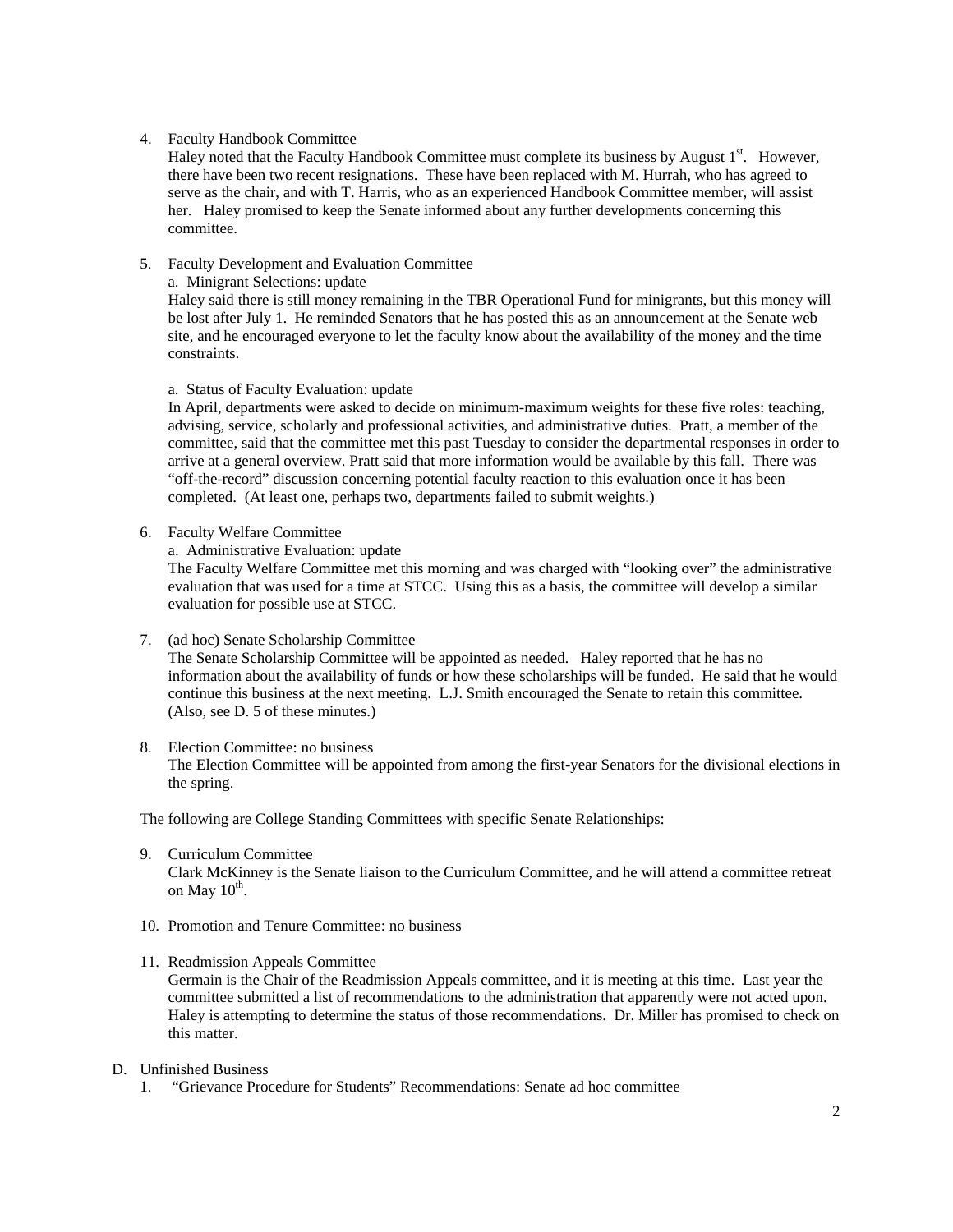The Grievance Procedure for Students has been approved by the administration. Senate recommendations were not provided.

2. Physical Copy of Voting Program, Amount of "Nominal" Fee Haley will contact L. Henriksen about this and provide a report by email.

Secretary's note: On the  $25<sup>th</sup>$  of May, Haley forwarded the following response from Henriksen to the Senators:

Some information regarding the Faculty Senate Election website: 1. In my professional opinion, we have as much security as necessary. The submission form sends information to the database using an access code with no identifying information. 2. The contractor will only view access the program in response to a request for assistance by the college, necessary for functionality of the program. 3. It will cost \$150/yr to keep the election site on the contractor's server allowing faculty to feel the information is secure and private. 4. We have a copy of the program on the STCC Academic Webservers.

- 3. Changing Tenure-Track Appointments into Term Contract Appointments This issue is discussed under "New Business" by Dr. Miller.
- 4. Senate Liaison to Curriculum Committee

Clark McKinney has agreed to serve as Senate liaison to the Curriculum Committee, and he will attend a committee retreat on May  $10<sup>th</sup>$ . Haley said that since the method for appointing members to this committee has changed, the Senate should establish an ad hoc committee to revise Article XIII A. of the constitution. This change would then have to be amended by the faculty. He asked for Senators to let him know if they wish to serve on the ad hoc committee.

5. Details About Senate Scholarship Committee Also, see section C.7 of these minutes.

Secretary's note: On May 25, Haley reported the following:

The Senate Scholarship Committee is in agreement: 1. Hala Hamade for the Thornton scholarship 2.LaSherial Wooten for the Morrison scholarship 3. Tammy Ezell for the Dept scholarship.

Members: Steve Haley, Lou Ferrante, Lilliette Smith

- 6. Enforcement of Faculty-Staff Parking in Front of Whitehead/Fulton Buildings Before and After 4:30 Haley said that the issue of parking is now on the senior staff agenda, and he has the support of Kirk. He was optimistic that this matter would be resolved to the faculty's satisfaction.
- 7. Motion to Thank L. Henriksen This matter was not discussed.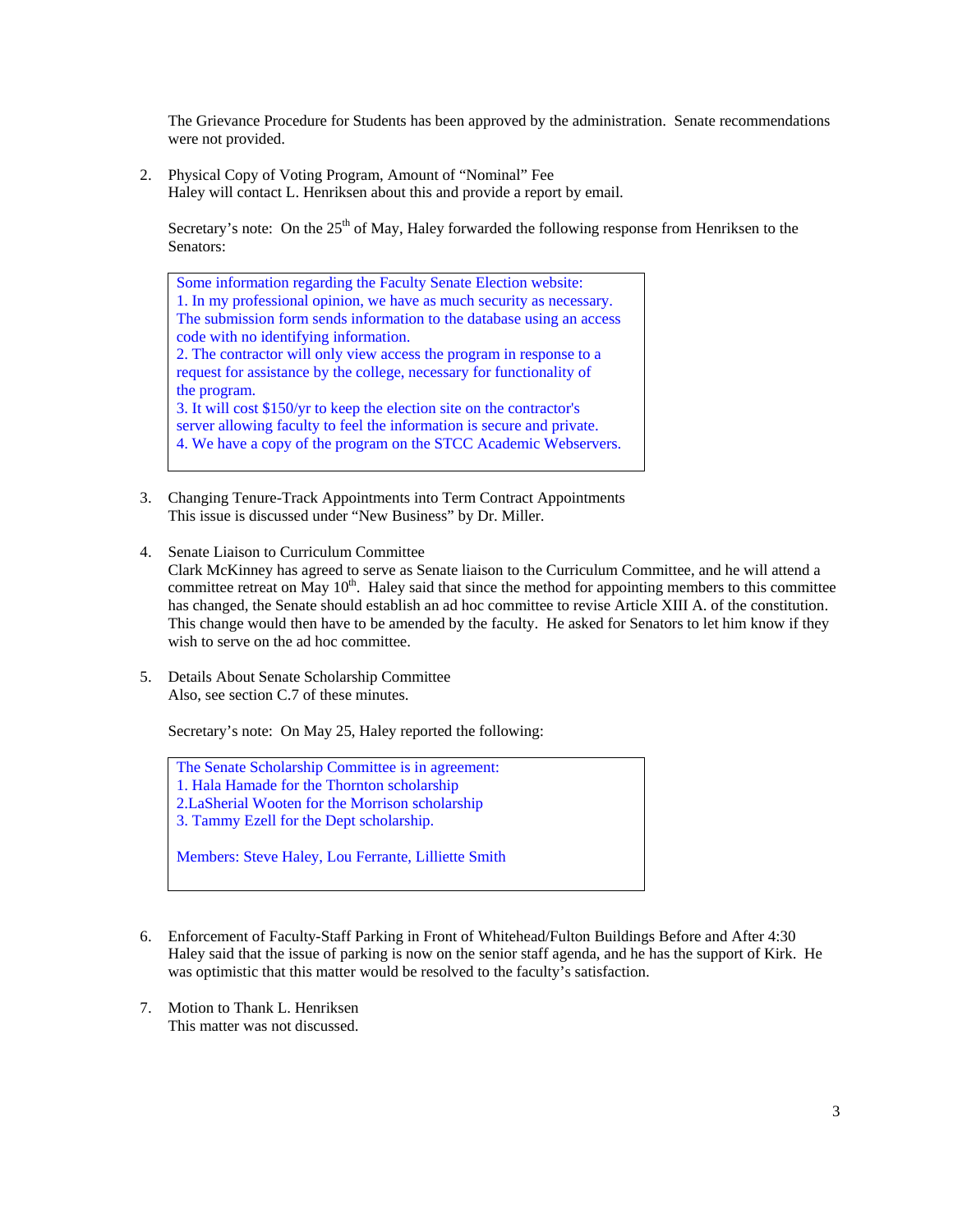8. Motion to Thank P. Nozinich and Faculty Rotating off Senate This matter was not discussed.

#### E. New Business

Both Dr. Miller and Haley will have to attend a Reduction in Force (RIF) meeting, and that will require limiting the time available for questions and answers.

#### **1. Do you have any suggestions on how to reduce the bureaucracy at STCC?**

Dr. Miller said that plan has not yet been decided, and it would probably be considered at the RIF meeting later. Some Vice Presidents have not filled vacant positions, but she did not know where or what the precise plan is at this time. As Provost she will look at administrative staff, academic and student affairs staff, and adjuncts. Although faculty reductions will be her last resort, this does not include adjunct positions and faculty overloads that are very costly. Also, she will examine programs, numbers of sections, and enrollment in sections. She will not consider cutting staff in admissions and records and financial aid because these are two critical areas. She will invite the participation of the Senate in the process. She said that over 80% of the college budget goes to personnel. She does not believe that tuition will be increased because TBR does not support this measure.

Singleton asked if any term contract faculty would be changed to tenure track positions. Dr. Miller reviewed history of what had happened at SSCC and STIM and reviewed the legal advice she has received about this matter. TBR lawyers have told her that term positions could not be converted into tenure track appointments. There must be tenure track positions already available, these must be advertised in the appropriate manner, and faculty with the term appointments would have to apply. The school cannot create new tenure track positions. There was discussion about a situation in which tenure track positions at STIM had been converted to term appointments. However, she said these appointments cannot be converted back to tenure track either.

Dr. Miller recognized that there have been past injustices, that administrators who made these decisions are no longer in place, and the members of the board during those times are no longer around. Also complicating the matter is that things happened at two different institutions. She said that it takes a long time to sort this out, particularly with TBR members who are not familiar with this history and are not as sensitive about it as they should be. Off-the-record discussion followed.

L. Miller asked who sets the number of tenure track positions at an institution, what the number is based upon, and how are tenure track positions assessed or determined? Off-the-record discussion followed.

#### **2. What about the workload for coordinators? In some instances the workload has literally tripled and the same compensation is being offered.**

Deans, chairs, vice provosts, and coordinators have submitted a recommendation for compensating chairs and coordinators. She said that the recommendation calls for monetary compensation, but in light of budget cuts, that might have to be accomplished with release time instead. She is aware of the intense loads that have been unfairly placed on coordinators. She stressed that she is talking about program coordinators who are providing oversight to a particular program for accreditation rather than coordinators who are assisting department chairs, and these positions should not be considered the same in terms of compensation or release time.

#### **3. What about summer classes? Some are concerned they will not get them or summer classes will not be awarded fairly. How will seniority be used when assigning classes?**

Dr. Miller said that this was a very emotional issue last year. She reviewed how the school dealt with summer school last year given that one body of nine-month faculty members were accustomed to summer teaching while the other group was not. The administration decided that for the first year both groups of nine-month faculty should have an opportunity to teach. But, she said, last year there was no budget crisis. This year cuts will include summer sections and faculty may not be able to get the number of courses this summer as they had last summer.

In regard to fairness and unfairness, she said that she has discussed this with the deans, but if a faculty member believes there has been an instance of unfairness, then the issue should be discussed with the chair, then dean. If no resolution is reached at those levels, then she would be willing to consider the issue. She will meet once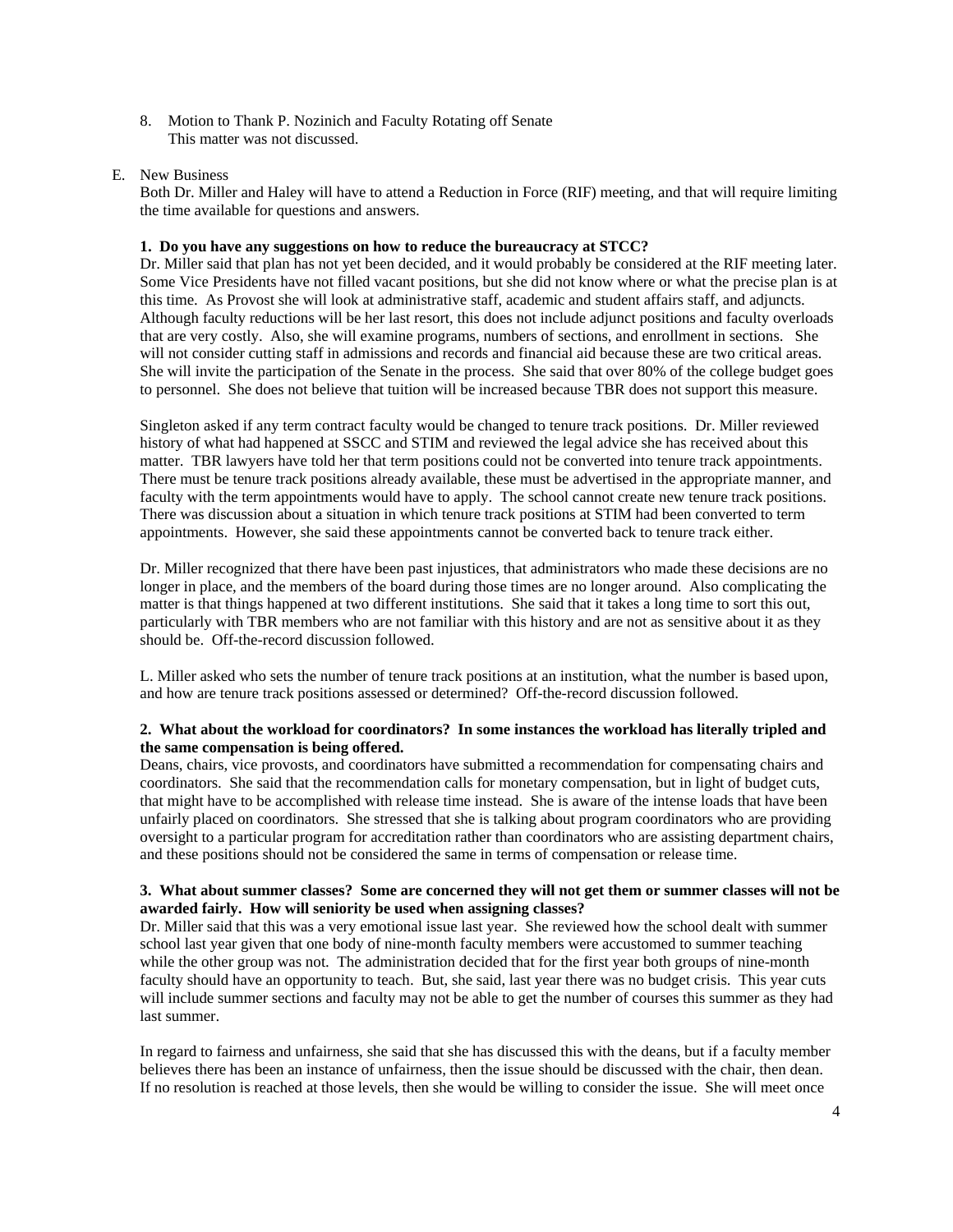again with the deans and chairs to clarify what is expected. However, she expects the deans and chairs to be fiscal managers of the money allotted to them for summer school, and they must stay within their budgets.

On the assertion that summer school pays for itself, she said that the school cannot operate on a "break even" policy. Summer school last year was extremely expensive, particularly when paying faculty at a 1/32 rate. The school cannot guarantee that nine-month faculty will get two courses. L.J. Smith reminded Dr. Miller that departments were supposed to have a plan in effect.

Haley said that in some instances department chairs are assigning two summer classes per faculty and are waiting to see if this will be permitted, while other department heads are giving only one class. There is potential for unfairness in assigning summer classes.

Dr. Miller stressed once more that she will not promise two summer classes to every nine-month faculty. There is simply no money for this she said.

In the event of cancelled classes, it is up to faculty and chairs to decide what to do, but the chairs need flexibility. There will be no edict or directive to department chairs.

Dr. Miller said that the TBR and THEC have sent the school a list of programs with a request to justify why these programs should be continued. The school will have to reduce course sections.

McColgan asked about nine-month and adjunct assignments. Dr. Miller said the nine-month faculty should be given priority, but the chairs must remain within the budget. There is not as much money available as last summer, and chairs must have flexibility she repeated.

Bodayla asked if there should be a timeline for deciding who should teach summer classes. Dr. Miller said that this should be done when the schedule is made, and it should be done early. The decisions should be based on an agreed upon process, such as a seniority system.

L.J. Smith said that department chairs have different philosophies about summer teaching. Those from STIM still tend to exclude nine-month faculty from summer teaching. Senators requested that Dr. Miller remind these chairs that in regard to summer school the old ways of doing things that were in place at STIM no longer apply.

When Blankenbeckler asked about the numbers required for a section to make, Dr. Miller replied that a number has not been decided upon, although there will never be an across the board number. She will look at the number of sections for a particular course and the numbers enrolled in these sections. She said that if there are many sections with low enrollment in each, this indicates poor management.

#### **4. Discuss the Engineering Tech. concerns about term appointments, using graduates as a factor to deny tenure, and removing faculty from tenure track and placed in term appointments.**

Dr. Miller admitted this was a very difficult situation to deal with. The events in question happened in 1987-88 and the dean responsible is no longer around. Faculty in Engineering Technology who were on tenure track were told by a former dean that they were not going to be allowed to be tenured because either enrollment was down or the number of graduates were down. However, they were given the option of switching to term positions, and they were told to write letters requesting these changes. With that advice, faculty in Engineering Technology all switched. However, there were other areas on campus with similar enrollment and graduate declines, but these tenure track faculty were not asked to change, and they eventually received tenure. The request from the Engineering Technology faculty now is to be returned to tenure track positions. Dr. Miller is working with TBR on this. Off-the-record discussion followed.

Dr. Miller reviewed Simon's situation specifically. She said that he applied for tenure and was approved by everyone including the committee. However the Dean turned down his application and told him to request a term appointment.

Dr. Miller cited other issues such as the equity study and a law suite that compounds and confounds things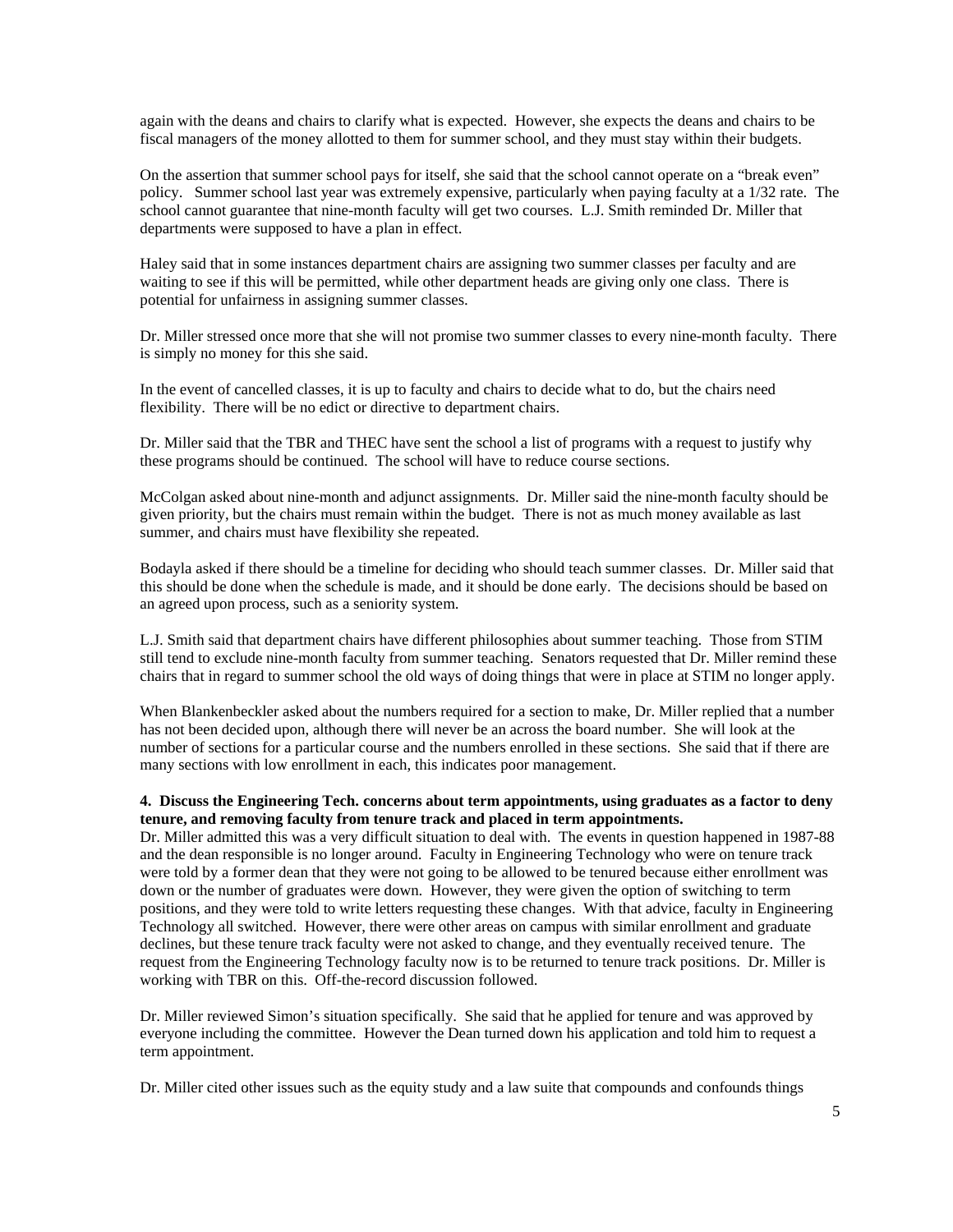greatly, making a fair solution extremely difficult.

#### **5. Faculty morale is low. There are faculty who feel that senior staff lead by intimidation. What can you do?**

Dr. Miller asked for examples when senior staff members have lead by intimidation, but no one offered any.

In terms of faculty morale, Dr. Miller requested that the Senate bring things that contribute to low morale to her attention. She said that generally low morale occurs when faculty believe they have no part in the decision making process. She requested that the Senate call specific things to her attention and suggest how things might be conducted differently.

In reply to this, Blankenbeckler said that he recently chaired the Facilities Committee. He said this committee made substantial recommendations to senior staff last September, and there were no responses. Turner, in turn, provided a number of similar examples as well. Dr. Miller requested that the Senate and senior staff determine an effective process that will ensure that things get resolved. Off-the-record discussion followed.

Dr. Miller said that sometimes committees are set up to "spin their wheels" because they are not given comprehensive information for appropriate recommendations. Also, she said that difficult decisions that should be made by administrators are sometimes relegated to committees.

As another example, Branch said that he recently chaired the Honors and Awards Committee, but no one had any idea what the charge was or should be for the committee, and he said that senior staff often made last minute decisions. Dr. Miller discussed this matter at length, but she concluded by saying that she and the Senate should work together and figure out ways to get things resolved efficiently.

#### **6. The issue of Accountability.**

Schlichter said that we must find ways to make people accountable. He asked what good is responsibility if there is no accountability. Dr. Miller agreed that his point is well taken.

#### **7. What is your objection to faculty evaluating above chairs?**

Dr. Miller said that neither she, vice provosts, nor the deans have a right to evaluate a faculty member. Conversely faculty members often lack the whole picture, and an evaluation of an administrator might reflect what one thought and felt, rather than one that offers a thorough assessment. She conceded to Singleton that something resembling the recent culture survey would be appropriate. Haley told her that the matter has been referred to the Faculty Welfare Committee, and Dr. Miller agreed to meet with the committee for further discussion.

#### **8. Will everyone be required to wear ID Badges, how will this requirement be enforced, and what is the penalty if one does not wear the badge?**

Dr. Miller said that the ID Badges would be required for everyone, but she could not respond to the latter two portions of the question. She reviewed reasons for this upcoming policy, saying that suspicious people often are walking about campus. Security police are reluctant to ask these people for identification. However, a policy requiring all to wear an ID badge would allow security officers to ask for identifications from those without badges.

Dr. Miller said that some colleges, but not many, require ID Badges. Several faculty mentioned rumors being circulated about the ID Badge requirement. Branch pointed out that since this is a public institution, people who are not enrolled are on the campus all the time. He was somewhat skeptical that security officers would be asking suspicious looking people for identification. Miller responded that such people would not be asked to leave for not having an ID badge, but she said many people, both faculty and students, have complained about lack of security in certain campus locations. Branch pointed out that this policy was initiated without discussion and said that it was another example of why morale is low. Pritchard suggested using the driver's license as the ID and giving a list of personnel to the security officers. When Dr. Miller asked if wearing an ID badge was really that bad, she received many affirmations from the Senators that is was indeed bad.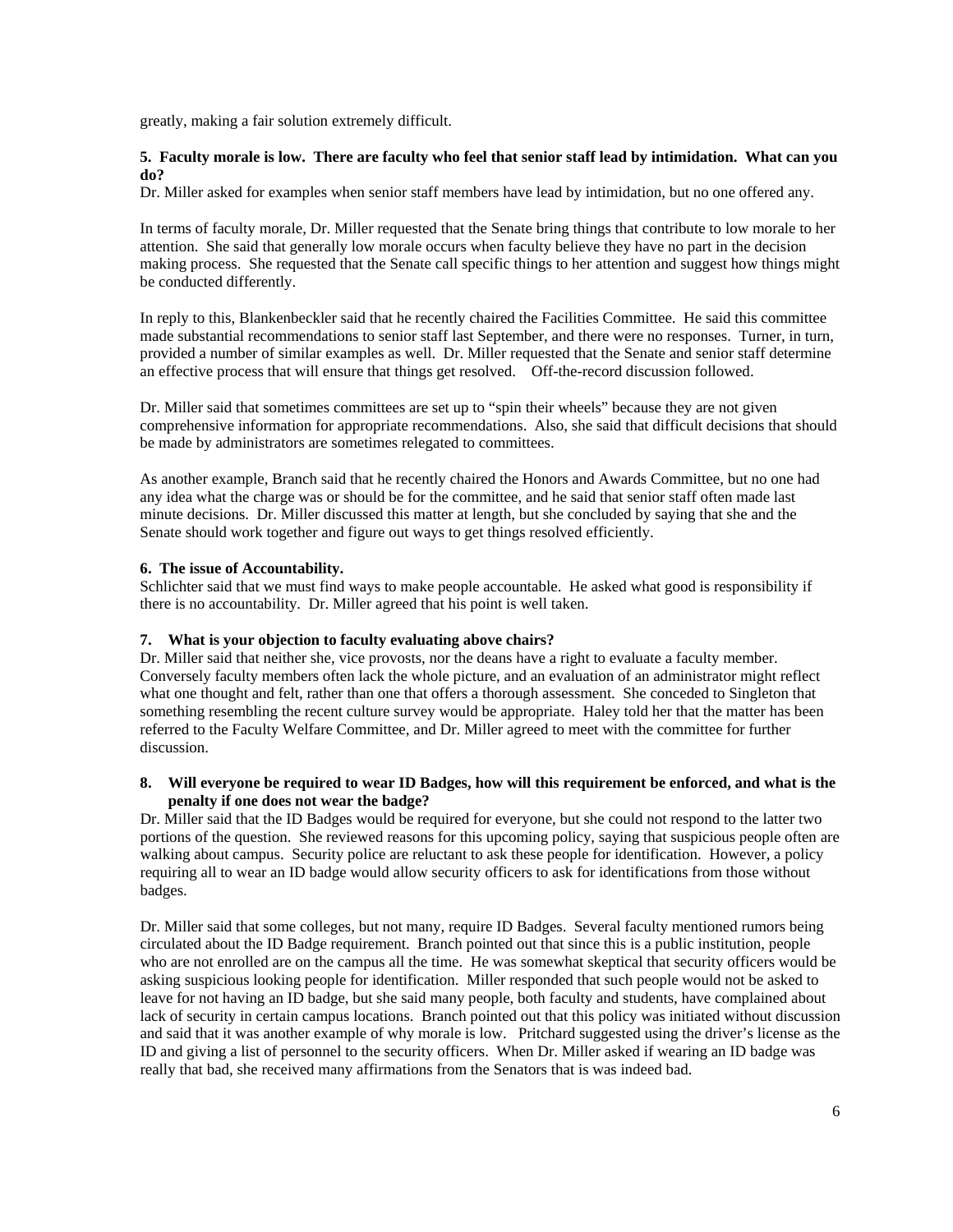#### **9. Can the school get the noise under control at graduation?**

To L. Miller's question, Dr. said that the Friday night ceremony probably contributed to the excessive noise, and that is why the ceremony is being moved to Saturday morning. Also, the student speaker will request that the audience remain quiet during the ceremony.

#### **10. Did we receive performance funding, and if so, how much?**

To Blankenbeckler's question, Dr. Miller said that this is not complete yet, and that it is "on its way."

#### **11. When will Mr. Paul Thomas conduct the department chair evaluation workshop?**

To Haley's question, Dr. Miller said that Thomas was out two weeks, and the workshop has not been held. However, there is a firm date scheduled for it. When Haley asked if the faculty evaluations by department chairs could be suspended until June in order to hold the workshop and obtain student evaluation results, Dr. Miller said that this was not possible. She said that doing this as late as June would create a logistical nightmare. There was some discussion about the student evaluations. Dr. Miller agreed to give this delay request some thought, but the consensus of the Senate was to leave the timeline as it is. There was further offthe-record discussion. Dr. Miller was concerned about the apparent lack of trust between the faculty and administration, and she said this must be resolved because there cannot be an adversarial relationship.

#### **12. What is the status for class consolidation in terms of times? At the Macon Cove campus, there are Monday-Wednesday classes, but not at Union Avenue.**

To Haley's question, Dr. Miller said that the lead people handling this matter are Kirk and Griffin, and there is a committee dealing with this. When she asked Haley what he wanted her to do, he responded that he would like to know the name of the committee chair. Dr. Miller then discussed some of the history of consolidation, and she said that trying to make everything the same at the campuses has often created problems. She said some differences in procedure at the locations might be advisable if student needs are being met at a particular location, and there is adequate documentation that those needs are being met. However, these differences should not exist in order to meet the needs of faculty.

#### F. Adjournment

As he concluded the meeting, Haley said that he would keep the Senate informed about developments in the Reduction in Force (RIF) meeting which was about to convene. Also, he reminded the Senators once again to visit the web site, and he asked the Senators to keep the department members and department heads informed about Senate matters. He also requested once again that absent Senators send a live proxy rather than a written one. He asked the Senators to keep him informed about the way their respective departments are handling summer school. Haley said that Blankenbeckler would be the Senate liaison to the Senate Committees and asked him to be sure committee chairs send in reports. Haley said that Middle College High School is up-todate on rent payments.

The Senate moved to adjourn at 3:00 P.M. The next Senate meeting will be September 3rd in the faculty lounge at the Union Avenue Campus.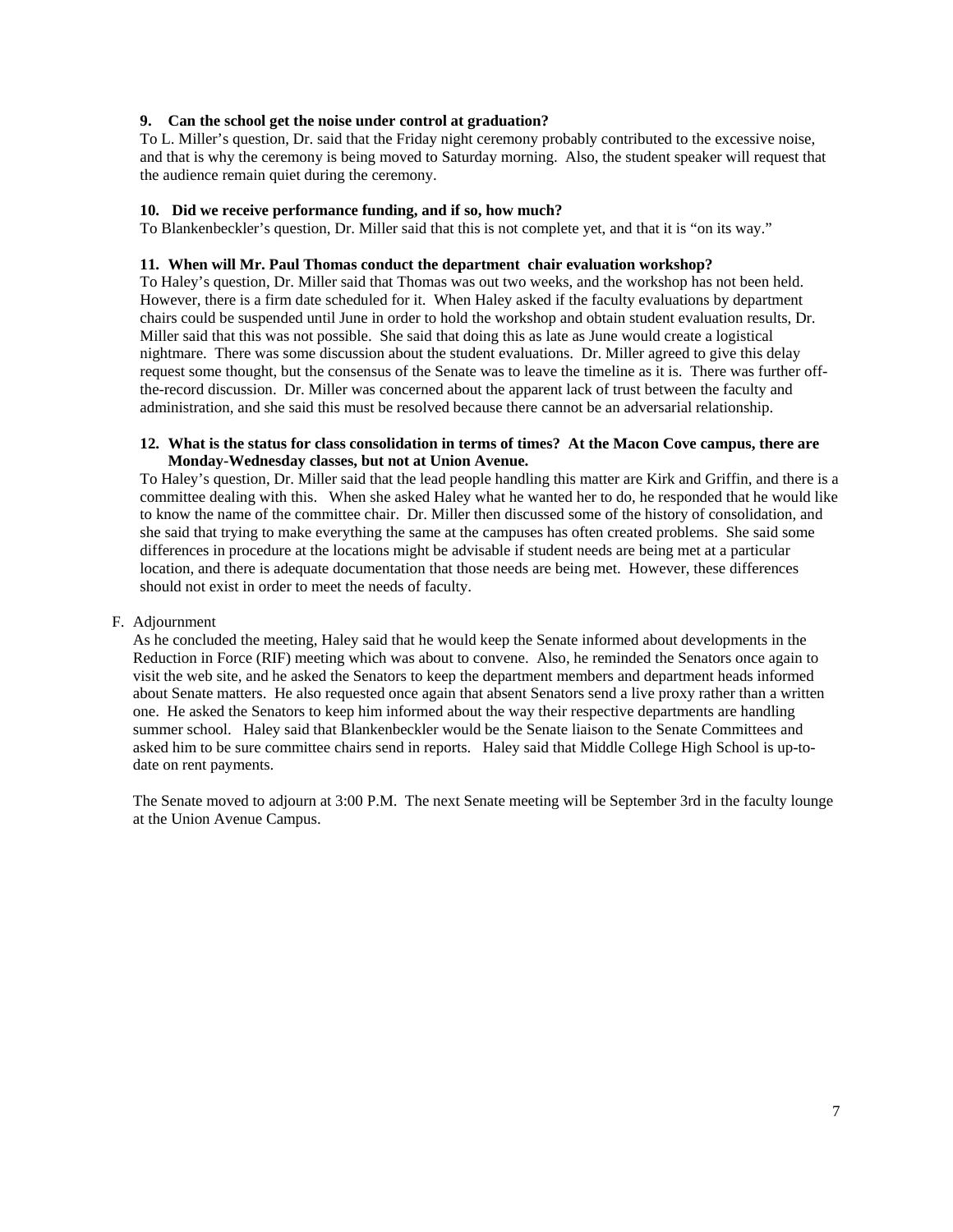# STCC Senators and Senate Committees

# September Roll Sheet

| <b>2002-2003 Senate</b>                                                                                                                                                                                                                                            |              |                                                                                             |      |                          |
|--------------------------------------------------------------------------------------------------------------------------------------------------------------------------------------------------------------------------------------------------------------------|--------------|---------------------------------------------------------------------------------------------|------|--------------------------|
| President: Steve Haley                                                                                                                                                                                                                                             | shaley       |                                                                                             | 5635 |                          |
| Division Senators of Liberal Studies and Education - Five Seats.                                                                                                                                                                                                   |              |                                                                                             |      | Roll                     |
|                                                                                                                                                                                                                                                                    |              | (Developmental Studies, Education, Fine Arts/Language and Literature, Social and Behavioral |      |                          |
| Science/Criminal Justice)                                                                                                                                                                                                                                          |              |                                                                                             |      |                          |
| Mary Ann Bodayla (1yr)                                                                                                                                                                                                                                             | mbodayla     | Social Behav. Sci./Crim. Just.                                                              | 5197 |                          |
| Doug Branch (1yr)                                                                                                                                                                                                                                                  | dbranch      | Fine Arts/Lang. and Lit.                                                                    | 4483 |                          |
| Lilliette Smith (1yr)                                                                                                                                                                                                                                              | ljsmith      | Social Behav. Sci./Crim. Just.                                                              | 4125 |                          |
| Clark McKinney(2yrs)                                                                                                                                                                                                                                               | cmckinney    | Social Behav. Sci./Crim. Just.                                                              | 4574 | <b>Contract Contract</b> |
| Mark Moses(2yrs)                                                                                                                                                                                                                                                   | mmoses       | <b>Developmental Studies</b>                                                                | 4434 |                          |
| Division Senators of Business, Career Studies and Technology - Five Seats.<br>(Accountacy/Office Adm./Career Studies, Business Adm. and Paralegal Studies,<br>Information Tech/Graphic Arts/Geog. Info. Sys., Engineering Tech., Industrial<br>and Environ. Tech.) |              |                                                                                             |      |                          |
| Wes Payne (1yr)                                                                                                                                                                                                                                                    | wpayne       | Business Adm. & Paralegal Stu.                                                              | 4681 |                          |
| Kathy Singleton (1yr)                                                                                                                                                                                                                                              | ksingleton   | Information Tech., Graph. Arts                                                              | 4415 |                          |
| Mike Northern (1yr)                                                                                                                                                                                                                                                | mnorthern    | Engineering Tech.                                                                           | 4286 |                          |
| Bettie Abernathy-Phillips (2yrs)                                                                                                                                                                                                                                   | baphillips   | Business Adm. & Paralegal Stu                                                               | 4691 |                          |
| Todd Blankenbeckler (2yrs)                                                                                                                                                                                                                                         | tblankenbeck | Information Tech., Graph. Arts                                                              | 4677 |                          |
| Division Senators of Math, Natural Sciences, & Health Sciences - Four Seats.<br>(Nursing, Mathematics, Natural Sciences, Allied Health)                                                                                                                            |              |                                                                                             |      |                          |
| Bill Turner (1yr)                                                                                                                                                                                                                                                  | wturner      | <b>Mathematics</b>                                                                          | 6023 |                          |
| Ray Burkett (1yr)                                                                                                                                                                                                                                                  | rburkett     | <b>Natural Sciences</b>                                                                     | 5225 |                          |
| Gerald Foon (2yrs)                                                                                                                                                                                                                                                 | gfoon        | <b>Allied Health</b>                                                                        | 5412 |                          |
| Lynda Miller (2yrs)                                                                                                                                                                                                                                                | lmiller      | <b>Natural Sciences</b>                                                                     | 4447 |                          |
| <b>Departments by Division:</b><br>Division: Business, Career Studies & Tech.<br><b>Departments:</b><br>a. Accountancy, Office Admin. & Career Studies                                                                                                             |              |                                                                                             |      |                          |

| $DIII$ Tuttlet $(1)$ | wuunci         | <i>IVIAUICHIAUUS</i>    | UU4J |  |
|----------------------|----------------|-------------------------|------|--|
| Ray Burkett (1yr)    | rburkett       | Natural Sciences        | 5225 |  |
| Gerald Foon (2yrs)   | gfoon          | Allied Health           | 5412 |  |
| Lynda Miller (2yrs)  | <i>lmiller</i> | <b>Natural Sciences</b> | 4447 |  |

- **b. Administration & Paralegal Studies**
- **c. Info. Tech. & Graphic Arts Tech.**
- **d. Engineering Technologies**
- **e. Indus & Environ Technologies**

| Sheridan Park (1yr)<br>Twyla Waters (1yr)   | spark<br>twaters<br>rschlichter | Accountancy/ Office Adm.<br>Business Adm. and Paralegal St. | 4682<br>4596<br>4144 |  |
|---------------------------------------------|---------------------------------|-------------------------------------------------------------|----------------------|--|
| Roger Schlichter(2yr)<br>Bill Simon $(1yr)$ | wsimon                          | Information Tech./Graphic Arts<br>Engineering Tech.         | 4163                 |  |
| Vicki Armstrong (1yr)                       | varmstrong                      | Industrial and Environ. Tech.                               | 4293                 |  |

## **Division: Liberal Studies & Education Departments:**

**a. Developmental Studies** 

- **b. Fine Arts, Languages, and Literature**
- **c. Education**
- **d. Social & Behavioral Science/ Criminal Justice**